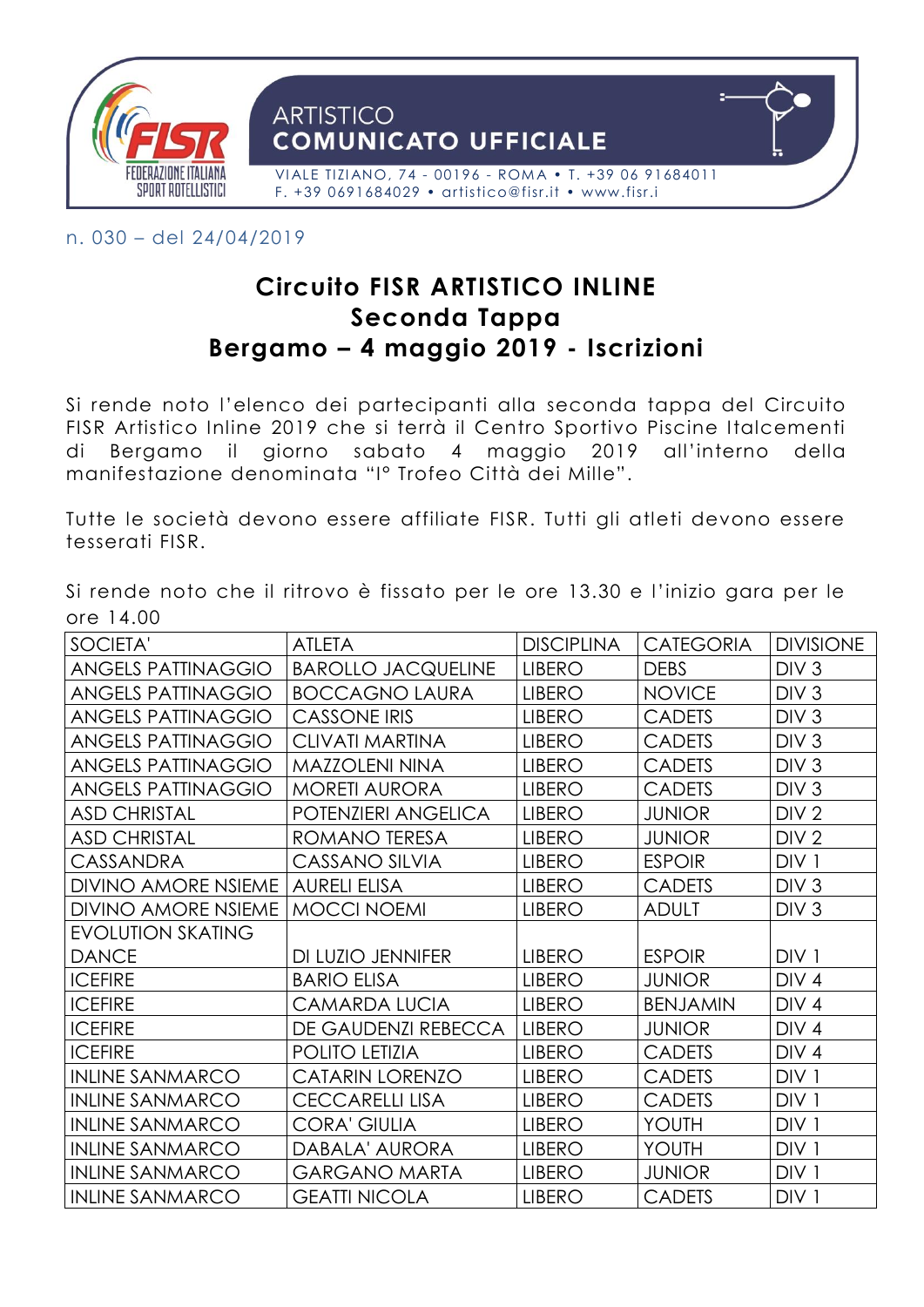| <b>INLINE SANMARCO</b> | <b>GOMIRATO JENNIFER</b>   | <b>LIBERO</b> | <b>CADETS</b>   | DIV <sub>1</sub> |
|------------------------|----------------------------|---------------|-----------------|------------------|
| <b>INLINE SANMARCO</b> | <b>LAMON LUNA</b>          | <b>LIBERO</b> | <b>MINIS</b>    | DIV <sub>1</sub> |
| <b>INLINE SANMARCO</b> | <b>MARIN GAIA</b>          | <b>LIBERO</b> | <b>CADETS</b>   | DIV <sub>1</sub> |
| <b>INLINE SANMARCO</b> | MORABITO FRANCESCA         | <b>LIBERO</b> | <b>MINIS</b>    | DIV <sub>1</sub> |
| <b>INLINE SANMARCO</b> | PANFILI ANTONIO            | <b>LIBERO</b> | <b>SENIOR</b>   | DIV <sub>1</sub> |
| <b>INLINE SANMARCO</b> | <b>SQUIZZATO ELENA</b>     | <b>LIBERO</b> | <b>CADETS</b>   | DIV <sub>1</sub> |
| <b>INLINE SANMARCO</b> | SQUIZZATO GINEVRA          | <b>LIBERO</b> | <b>TOTS</b>     | DIV <sub>1</sub> |
| <b>INLINE SANMARCO</b> | <b>VISENTIN VANESSA</b>    | <b>LIBERO</b> | <b>MINIS</b>    | DIV <sub>1</sub> |
| PATT ART SPINEA        | <b>CARNIELLI DARIA</b>     | <b>LIBERO</b> | <b>JUNIOR</b>   | DIV <sub>2</sub> |
| PATT ART SPINEA        | PALMA RENE' NICOLE         | <b>LIBERO</b> | <b>SENIOR</b>   | DIV <sub>1</sub> |
| PATT ART TOSCANA       | <b>BALESTRUCCI SARA</b>    | <b>LIBERO</b> | <b>CADETS</b>   | DIV <sub>1</sub> |
| PATT ART TOSCANA       | <b>BARNI AURORA</b>        | <b>LIBERO</b> | <b>JUNIOR</b>   | DIV <sub>2</sub> |
| PATT ART TOSCANA       | <b>BINDI NOA</b>           | <b>LIBERO</b> | <b>CADETS</b>   | DIV <sub>4</sub> |
| PATT ART TOSCANA       | <b>BLASI ELDA</b>          | <b>LIBERO</b> | <b>JUNIOR</b>   | DIV <sub>4</sub> |
| PATT ART TOSCANA       | CESARE ARIANNA             | <b>LIBERO</b> | <b>CUBS</b>     | DIV <sub>2</sub> |
| PATT ART TOSCANA       | <b>GINANNI RACHELA</b>     | <b>LIBERO</b> | <b>JUNIOR</b>   | DIV <sub>3</sub> |
| PATT ART TOSCANA       | <b>IONESCU ANDREEA</b>     | <b>LIBERO</b> | <b>NOVICE</b>   | DIV <sub>3</sub> |
| PATT ART TOSCANA       | <b>LOTTINI PETRA</b>       | <b>LIBERO</b> | <b>BENJAMIN</b> | DIV <sub>4</sub> |
| PATT ART TOSCANA       | <b>MARCHIO MARTA</b>       | <b>LIBERO</b> | <b>JUNIOR</b>   | DIV <sub>4</sub> |
| PATT ART TOSCANA       | NICCOLAI RACHELE           | <b>LIBERO</b> | <b>ESPOIR</b>   | DIV <sub>1</sub> |
| PATT ART TOSCANA       | ROSSI AMBRA                | <b>LIBERO</b> | <b>JUNIOR</b>   | DIV <sub>4</sub> |
| <b>POLET</b>           | KUK METKA                  | <b>LIBERO</b> | <b>SENIOR</b>   | DIV <sub>1</sub> |
| ROLL SAN MARCO         | <b>VIOTTO MARCO</b>        | <b>LIBERO</b> | <b>SENIOR</b>   | DIV <sub>1</sub> |
| <b>SKATING CLUB</b>    |                            | SOLO          |                 |                  |
| SARONNO                | ANZANI MARINA              | <b>DANCE</b>  | <b>SENIOR</b>   | DIV <sub>1</sub> |
| <b>SKATING FASANO</b>  | <b>MANGIARANO ALESSIA</b>  | <b>LIBERO</b> | <b>SENIOR</b>   | DIV <sub>1</sub> |
|                        |                            |               | <b>BASIC</b>    |                  |
| <b>SPORTCULTURE</b>    | <b>ALBERTI ALICE</b>       | <b>LIBERO</b> | <b>NOVICE A</b> | DIV <sub>2</sub> |
| <b>SPORTCULTURE</b>    | <b>AVOLIO LAURA</b>        | <b>LIBERO</b> | <b>TOTS</b>     | DIV <sub>1</sub> |
| <b>SPORTCULTURE</b>    | <b>BARBARISI ELISA</b>     | <b>LIBERO</b> | <b>MINIS</b>    | DIV <sub>1</sub> |
| <b>SPORTCULTURE</b>    | <b>BATTISTINI CARLOTTA</b> | <b>LIBERO</b> | <b>CADETS</b>   | DIV <sub>4</sub> |
| <b>SPORTCULTURE</b>    | <b>BATTISTINI MATILDE</b>  | <b>LIBERO</b> | <b>CADETS</b>   | DIV <sub>4</sub> |
| SPORTCULTURE           | <b>BENDOTTI CECILIA</b>    | <b>LIBERO</b> | <b>CADETS</b>   | DIV <sub>4</sub> |
| <b>SPORTCULTURE</b>    | <b>BETTINI MARIA ELISA</b> | <b>LIBERO</b> | <b>ADULT B</b>  | DIV <sub>2</sub> |
| <b>SPORTCULTURE</b>    | <b>BONFIGLIO NICOLE</b>    | <b>LIBERO</b> | <b>CADETS</b>   | DIV <sub>4</sub> |
| <b>SPORTCULTURE</b>    | <b>BRAMBILLA LUCIA</b>     | <b>LIBERO</b> | <b>CADETS</b>   | DIV <sub>4</sub> |
| <b>SPORTCULTURE</b>    | <b>BRIOSCHI SOFIA</b>      | <b>LIBERO</b> | <b>BENJAMIN</b> | DIV <sub>4</sub> |
|                        | CATALANOTTI                |               |                 |                  |
| SPORTCULTURE           | <b>FRANCESCO</b>           | <b>LIBERO</b> | <b>JUNIOR</b>   | DIV <sub>3</sub> |